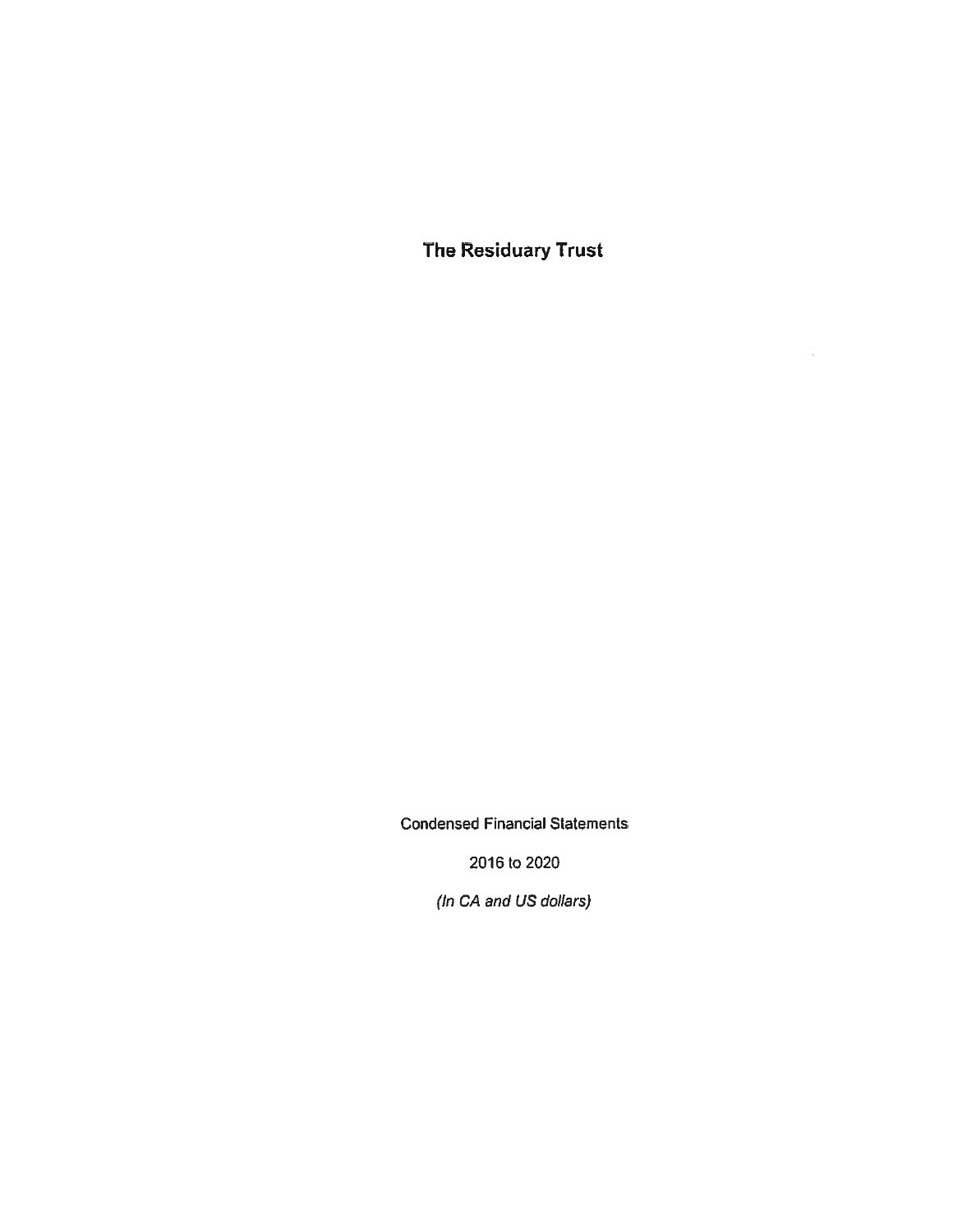## The Residuary Trust Statements of Assets and Beneficiaries' Capital Accounts (Canadian Dollars)

|                                                                  | 2016      | 2017        | 2018        | 2019       | 2020       |
|------------------------------------------------------------------|-----------|-------------|-------------|------------|------------|
| <b>ASSETS</b>                                                    | 2,182,881 | 102,051.762 | 107,653,933 | 1,943,819  | 1,887,969  |
| <b>LIABILITIES AND BENEFICIARIES'</b><br><b>CAPITAL ACCOUNTS</b> |           |             |             |            |            |
| <b>Liabilities</b>                                               |           |             | 49,634,325  | 2,749,417  | 2,700,000  |
| <b>Beneficiaries' Capital Accounts</b>                           | 2,182,881 | 102,051,762 | 58,019,608  | (805, 598) | (812, 031) |
|                                                                  | 2,182,881 | 102,051,762 | 107,653,933 | 1,943,819  | 1,867,969  |

## The Residuary Trust Statements of Assets and Beneficiaries' Capital Accounts (US Dollars)

|                                                                  | 2016      | 2017       | 2018       | 2019       | 2020       |
|------------------------------------------------------------------|-----------|------------|------------|------------|------------|
| <b>ASSETS</b>                                                    | 1,625,810 | 81,166,155 | 78,913,563 | 1,496,624  | 1,482,849  |
| <b>LIABILITIES AND BENEFICIARIES'</b><br><b>CAPITAL ACCOUNTS</b> |           |            |            |            |            |
| <b>Liabilities</b>                                               |           |            | 36,383,449 | 2,116,886  | 2,120,634  |
| <b>Beneficiaries' Capital Accounts</b>                           | 1,625,810 | 81,166,155 | 42,530,113 | (620, 262) | (637, 785) |
|                                                                  | 1,625,810 | 81,166,155 | 78,913,562 | 1,496,624  | 1,482,849  |
| Year End Exchange Rate Used for Conversion                       | 0.7448    | 0.7953     | 0.7330     | 0.7699     | 0.7854     |

Cenifled by:

Engo Capullo

Enzo Capa!bo Chiel Financial Officer